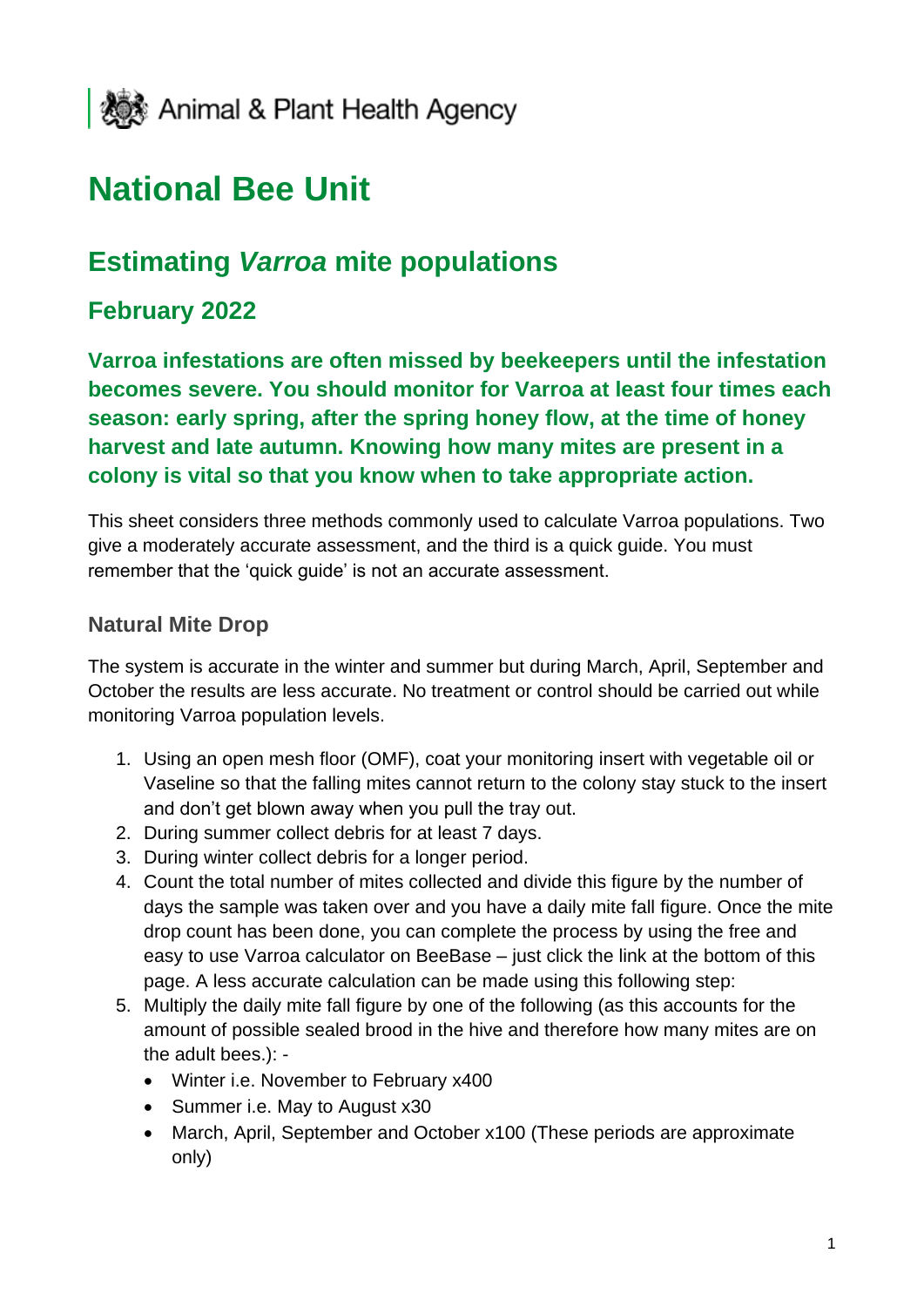**NB It is easier to look at hive debris daily and count the mites, which are usually clearly visible. Make a note of the number and clean the insert before replacing it under the floor. Take an average over 7 days.**

# **Drone Brood Uncapping**

- 1. Select an area of sealed drone brood at an advanced stage, i.e. purple eyed stage.
- 2. Insert a honey uncapping fork under the cappings and lift out the pupae. You may find that twisting the fork will ease the removal of the cappings.
- 3. Mites present will be clearly visible on the pupae. Count the number of pupae with mites on (a), and the number of pupae sampled (b).
- 4. Calculate the number of sealed drone cells present in the colony. If you are using the calculator on BeeBase, you only need an estimation of drone brood present, for example 2.5% (Low), 5% (Medium) or 10% (High). You can access the free and easy to use Varroa calculator on BeeBase to complete this calculation – just click the link at the bottom of this page. Alternatively, a calculation can be made by using the following steps:
- 5. Divide the number of infested drone pupae by the number of drone pupae sampled. That is (a) divided by (b).
- 6. Multiply the result by the number of sealed drone cells in the colony and multiply that figure by ten to give the mite population in all the brood.

#### **N.B. Using this method, where possible aim for as close to 100 drone pupae as possible, as accuracy is increased with a larger sample.**

## **Quick Guide**

Fork out a sample of drone pupae as in method 2. If 1 in 50 pupae have mites on them then the infestation is light and will probably need no control, if 1 in 20 pupae have mites on them, then it is medium, if 1 in 10, then it is heavy. If 15% of drone brood is infested, then it indicates that the colony may be at risk of collapse.

#### **If you have a lot of hives check a representative sample. Strong colonies and those with high yields often have high infestations.**

## **Other methods**

Adult bee sampling is also used to assess Varroa mite populations. This can be very precise but requires an accurate assessment of the total population of bees in a colony. As a result, it has not been included on this sheet.